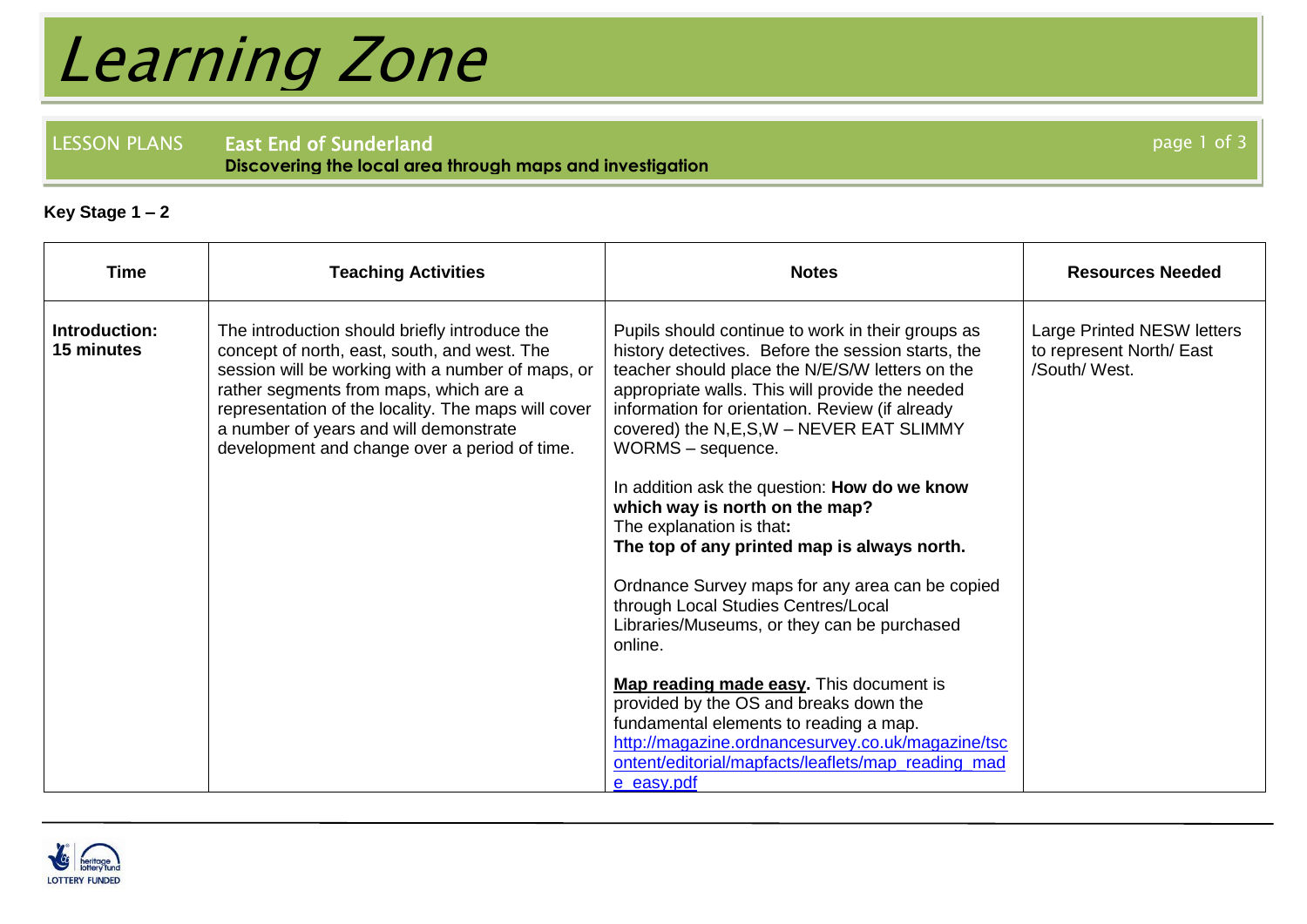## LESSON PLANS East End of Sunderland

**Lesson Plan 2 – Discovering the local area through maps and investigation**

| <b>Time</b>                            | <b>Teaching Activities</b>                                                                                                                                                                                                                                                                                                                                                                                                                                                                                          | <b>Notes</b>                                                                                                                                                                                                                                   | <b>Resources Needed</b>                                                                                                                                                                                             |
|----------------------------------------|---------------------------------------------------------------------------------------------------------------------------------------------------------------------------------------------------------------------------------------------------------------------------------------------------------------------------------------------------------------------------------------------------------------------------------------------------------------------------------------------------------------------|------------------------------------------------------------------------------------------------------------------------------------------------------------------------------------------------------------------------------------------------|---------------------------------------------------------------------------------------------------------------------------------------------------------------------------------------------------------------------|
| <b>Section 1:</b><br>30 minutes        | Pupils to be given 4 maps:<br>The Rains Eye Plan;<br>$\bullet$<br>3 OS Maps (A4 segments) covering 1857<br>$-1897.$<br>Identify key landmarks on the maps, such as: the<br>River, High Street, the railways, docks etc.<br>Pupils can mark the maps with N/E/S/W to<br>identify directions on the map. They will learn to<br>identify the direction of the sea and other key<br>landmarks.<br>Pupils then to be asked to search and find the<br>names and locations provided on the<br>accompanying resource sheet. | Pupils can work in their teams and support one<br>another.<br>Once this activity has been completed pupils to be<br>given a small note pad and pencil which they will use<br>to investigate the buildings on a guided tour of the<br>locality. | Segment from The Rains Eye<br>Plan.<br><b>Ordnance Survey Maps:</b><br><b>Sunderland East</b><br>OS1857/1895/OS 25" 1897<br>List of street names/places to<br>search for on maps provided<br>(see resources sheet). |
| <b>Section 2:</b><br>$30 - 40$ minutes | Pupils to be guided round key local sites,<br>including:<br><b>Church Walk</b><br><b>Trafalgar Alms Houses</b><br>The Donnison School<br><b>Prospect Row</b><br>The Town Moor<br><b>The Quadrant</b><br>The Orphanage<br>Moor Terrace                                                                                                                                                                                                                                                                               | Small disposable cameras can be provided to each<br>group of pupils and these can be used to document<br>their discoveries.                                                                                                                    | Disposable Cameras.                                                                                                                                                                                                 |